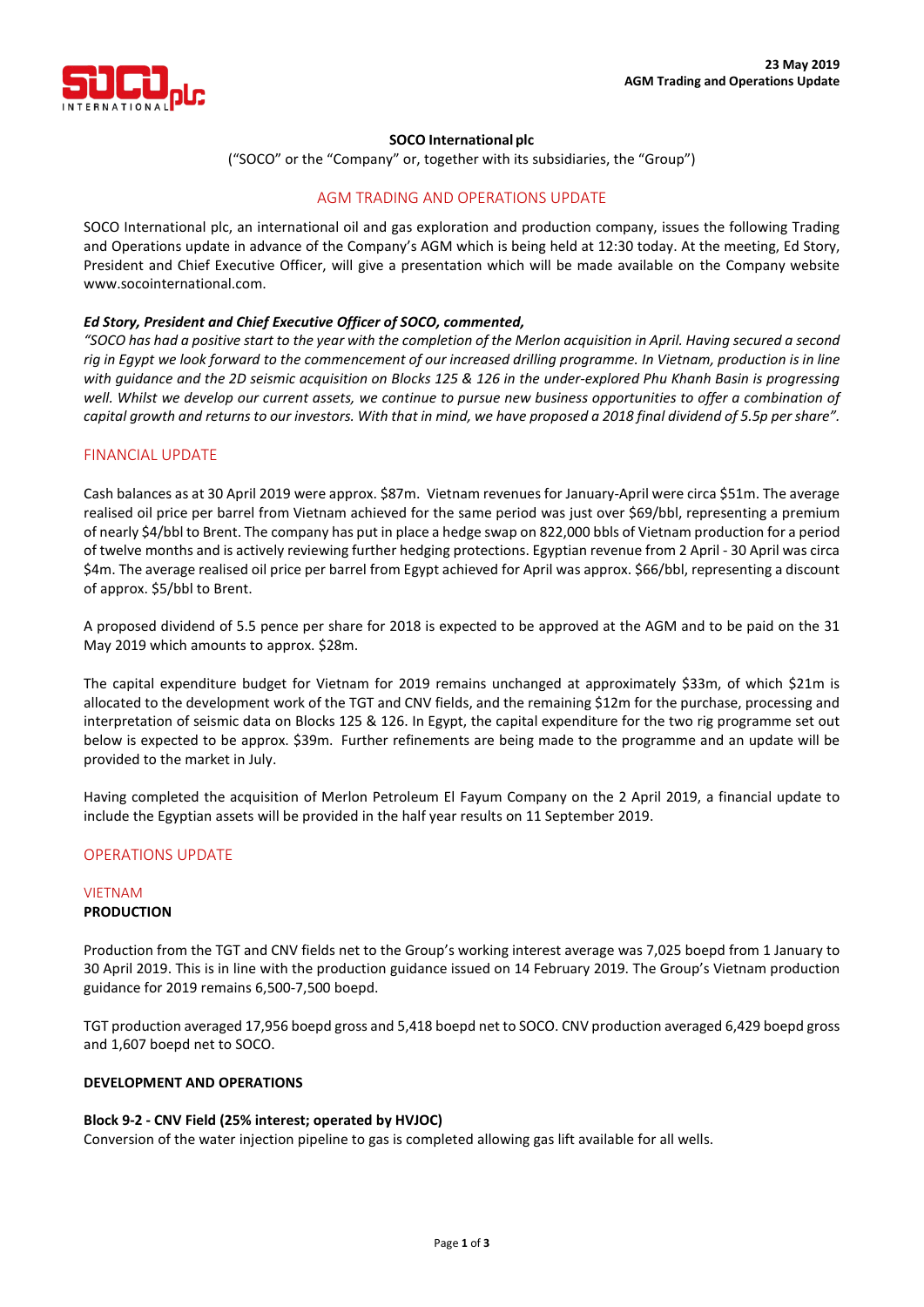## **Block 16-1 - TGT Field (30.5% interest; operated by HLJOC)**

Tendering for equipment and services to execute the approved 2019 work programme of the two firm and two contingent infill wells is ongoing. It is still anticipated that these wells will not be drilled before late 2019.

As announced previously, the TGT-31P well was drilled through the main reservoir sections to total target depth on 16 January 2019, targeting the deeper high temperature, high pressure (HPHT) section below the main producing horizons at the H5-WHP. The well encountered hydrocarbons in the D1 and E Oligocene targets of the deeper section. A single DST was conducted and oil flowed to surface under controlled conditions. The HLJOC has approved a second HPHT well to help determine if the HPHT play continues in the up-dip TGT fault blocks to the north. This second well is currently scheduled to spud in December 2019.

## **TGT COMPRESSORS AND FPSO TIE-IN AGREEMENT (TIA)**

Detailed Feasibility Engineering studies have been completed and detailed discussions with the FPSO owner on the solution for potential restaging are ongoing. Upgrade work to the compressors remains scheduled to begin Q4 2019 with completion expected to be in H1 2020. Production from a third-party well is currently being managed to reduce the gas flare and the impact on TGT production.

Negotiations on a new TIA between the HLJOC and the third-party, the Thang Long Joint Operating Company (TLJOC) continue. The interim agreement between the HLJOC and TLJOC, incorporating a cost sharing mechanism remains in place.

## **EXPLORATION**

## **Blocks 125 & 126** (70% interest, SOCO-operated)

The 2019 work programme consists of 2D seismic acquisition of 7,000 km line. Acquisition of new 2D seismic commenced mid-April and is progressing well. It is due to be completed by mid-June 2019.

## EGYPT

As announced on the 2 April 2019, SOCO completed the acquisition of Merlon Petroleum El Fayum Company for a consideration of approximately US\$136 million in cash and the issue of 65,561,041 new SOCO ordinary shares.

Production from the El Fayum concession averaged 5,551 barrels of oil per day (bopd) from 1 January to 30 April 2019 (sold volumes averaged 5,336 bopd). A second rig has been contracted and drilling operations with this rig are expected to commence in June 2019. The focus will be on drilling more production wells and additional injector wells to enhance the secondary water flooding in the core El Fayum fields. In addition, we are making good progress in reducing dieselfired electrical power generation by introducing new gas-fired generators, which will both reduce our  $CO<sub>2</sub>$  emissions and the amount to gas going to flare.

The team in Egypt has been integrated with SOCO's operations to manage this expanded programme of activity. SOCO anticipates a 2019 exit rate in excess of 6,500 bopd from the El Fayum concession. The Company's goal remains to increase production from the El Fayum concession to 15,000 bopd by 2023. SOCO is considering short and long-term options for off-take arrangements in Egypt, including various different refinery and pipeline options to provide maximum flexibility for future developments.

## **CORPORATE**

## NON- EXECUTIVE DIRECTORS

SOCO recently announced two changes to the SOCO Board. Ambassador António Monteiro, non-executive director, will retire from the Board of SOCO at the conclusion of the Company's AGM. Marianne Daryabegui has been appointed as an Independent non-executive director with effect from 15 March 2019 and will also serve as a member of the Audit and Risk Committee, the Remuneration Committee and the Nominations Committee.

## STRATEGIC UPDATE

SOCO's Board is continuing to seek and evaluate M&A opportunities in line with strict strategic, financial and operational criteria.